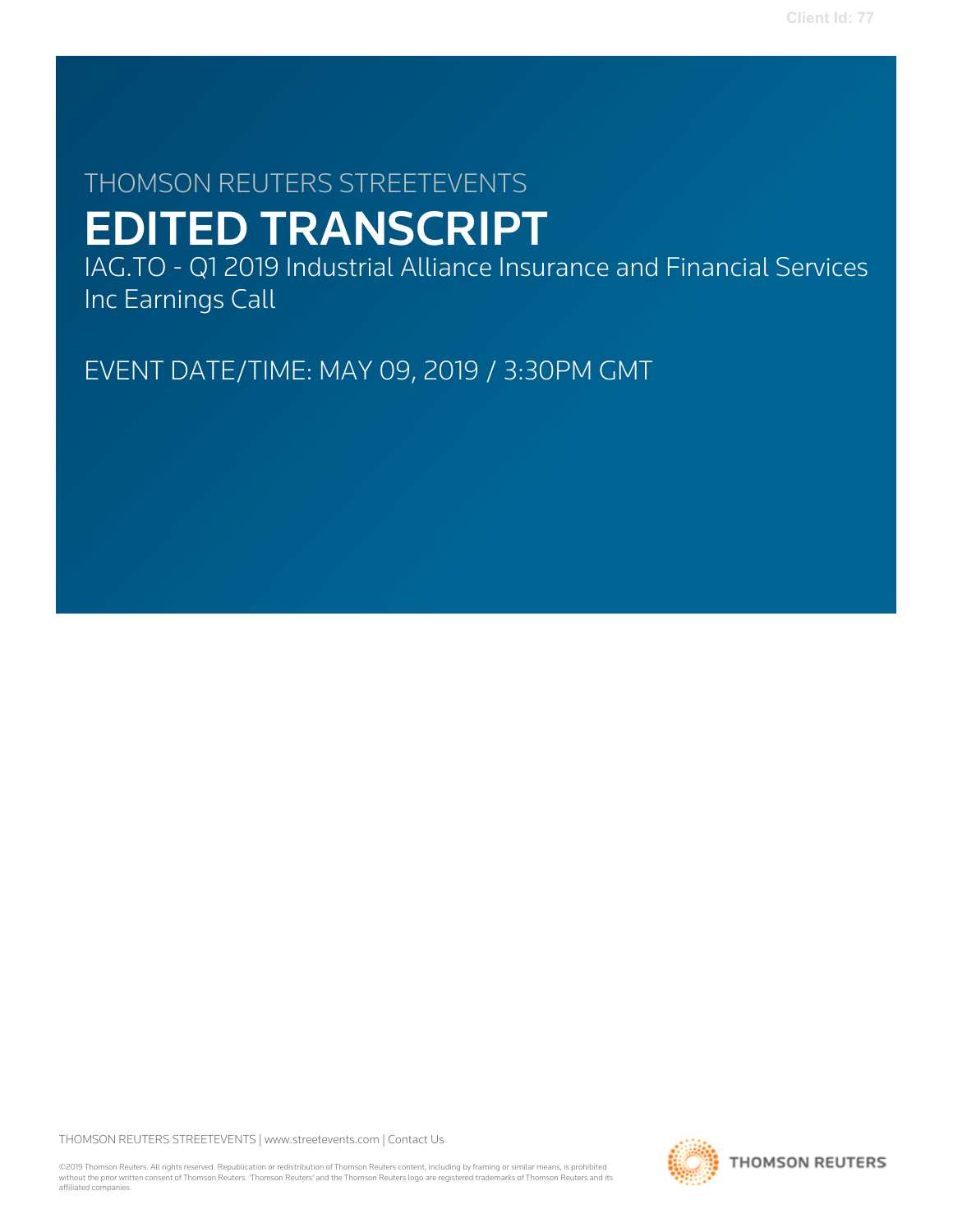## **CORPORATE PARTICIPANTS**

**[Denis Yves Ricard](#page-1-0)** iA Financial Corporation Inc. - CEO, President & Director **[Jacques Potvin](#page-2-0)** iA Financial Corporation Inc. - Executive VP, CFO & Chief Actuary **[Marie-Annick Bonneau](#page-1-1)** iA Financial Corporation Inc. - Head of IR **[Renée Laflamme](#page-14-0)** iA Financial Corporation Inc. - Executive VP of Individual Insurance and Annuities **[Sean O'Brien](#page-3-0)** iA Financial Corporation Inc. - SVP of Dealer Services

# **CONFERENCE CALL PARTICIPANTS**

**[Darko Mihelic](#page-14-1)** RBC Capital Markets, LLC, Research Division - Financials Analyst **[Doug Young](#page-8-0)** Desjardins Securities Inc., Research Division - Diversified Financials and Insurance Analyst **[Gabriel Dechaine](#page-4-0)** National Bank Financial, Inc., Research Division - Analyst **[Mario Mendonca](#page-11-0)** TD Securities Equity Research - MD & Research Analyst **[Meny Grauman](#page-3-1)** Cormark Securities Inc., Research Division - MD & Head of Institutional Equity Research **[Scott Chan](#page-13-0)** Canaccord Genuity Limited, Research Division - Director of Research of Financials & Financial Services Analyst **[Sumit Malhotra](#page-5-0)** Scotiabank Global Banking and Markets, Research Division - MD of Canadian Financial Services **[Tom MacKinnon](#page-10-0)** BMO Capital Markets Equity Research - MD & Analyst

## **PRESENTATION**

#### **Operator**

<span id="page-1-1"></span>Greetings and welcome to the First Quarter Earnings Conference Call. (Operator Instructions) As a reminder, this conference is being recorded, Thursday, May 9, 2019. I would now like to turn the conference over to Marie-Annick Bonneau. Please go ahead.

#### **Marie-Annick Bonneau** - iA Financial Corporation Inc. - Head of IR

Thank you. Good morning everyone and welcome to our first quarter conference call. All our Q1 documents including press release, slides for this conference call, MD&A and supplementary information package are posted in the Investor Relations section of our website at ia.ca. This conference call is open to the financial community, the media and the public. I remind you that the question period is reserved for financial analysts. A recording of this call will be available for one week starting this evening. The archived webcast will be available for 90 days and a transcript will be available on our website in the next week. I draw your attention to the forward-looking statements at the end of the slide package. A detailed discussion of the Company's risks is provided in our 2018 MD&A available on SEDAR and on our website.

<span id="page-1-0"></span>I will now turn the call over to Denis Ricard, President and CEO.

#### **Denis Yves Ricard** - iA Financial Corporation Inc. - CEO, President & Director

Good morning everyone and thank you for being with us today. First, I'd like to go around the table and introduce everyone. Jacques Potvin, Chief Actuary and CFO; Renee Laflamme, in charge of individual insurance and annuities; Carl Mustos, responsible of our mutual fund business and distribution affiliates; Normand Pepin, Executive Vice President and Assistant to the President; Michel Tremblay, Chief Investment Officer; Mike Stickney in charge of our US operations; Sean O'Brien, in charge of our Dealer Services in our iA Auto and Home; and (inaudible) responsible for Group businesses. Today is the last conference call for Normand and Michel who will both be retiring during the second quarter. On behalf of the Board and Management, I want to thank them for their respective contribution to the success and development of iA.



 $\supset$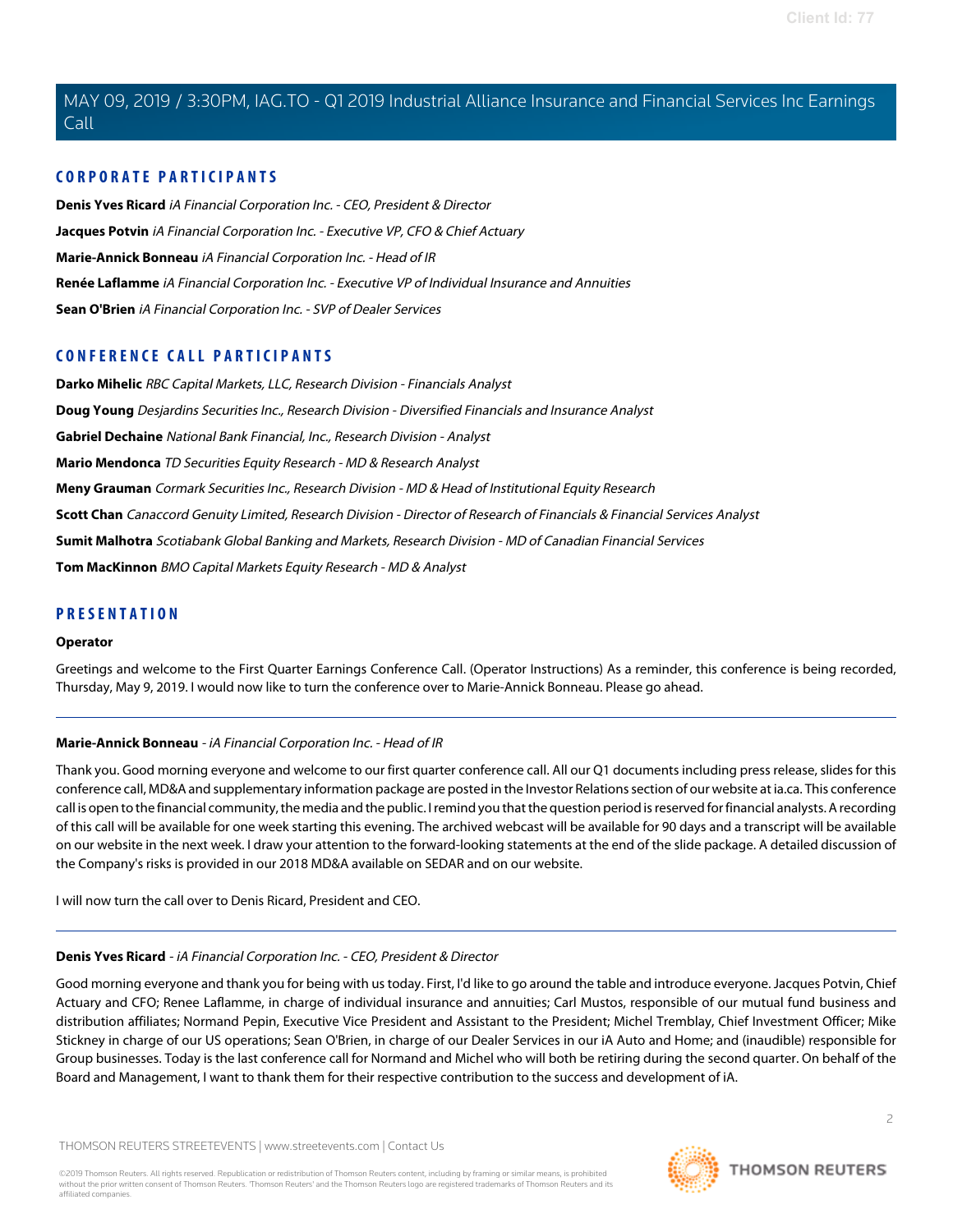Now with the results. Globally, we are pleased with the first quarter, which is in line with guidance and with our long-term growth objective. I will first comment on business growth in our different lines of business. Please refer to Slide 4. Starting with individual insurance, sales of CAD 41 million in Canada were lower than last year, partly due to a decline in excess premiums. Minimum premiums also decreased, but were generally within expectations. Our distribution networks continued to be active as shown by the year-over-year increase policies sold during the quarter.

On the individual wealth side, in the context of a difficult RRSP season for the fund industry, we are quite pleased to post positive total net flows for the first quarter. While the mutual fund business remained challenging, the results coming from our affiliates were positive. On the seg fund side, gross fund sales of more than CAD 610 million were similar to same quarter last year, which is a very solid result. This allowed us to rank #1 for net sales and second for gross sales.

Now moving to Group businesses were all divisions posted solid growth. Employee plan sales were up by 33% and Group savings and retirement by 26%. As for dealer services sales increased by 7%. The increase came mostly from P&C products and car loan origination. Special markets solutions sales were also quite good with a growth of 13%. Overall, we recorded double-digit sales growth in our Group businesses and it was as strong with our U.S. operations. Indeed, we are also very satisfied with the growth of our U.S. divisions. Individual insurance sales grew by 11% and dealer services sales by 25%. With such a strong momentum, we will continue to focus on the U.S. in our growth strategy and to look for opportunities to increase our presence in these markets.

I will conclude on business growth with 2 important metrics, Premium and deposits and assets, which both posted year-over-year growth. Net premiums and deposits continued to increase during the first quarter and were 2% higher, while assets under management and administration were 4% higher. Another important metric is the book value per share and by generating a 10% growth of the book value per share over the last 12 months, we demonstrated again our ability to create value.

I will end my introduction comments with a few words on financials trend. As you may know, I [diverted] our attention to our balance sheet and I'm quite pleased with our overall situation. As Jacques will explain in further details, we continue to have a very comfortable financial position, which allowed us to pursue our buyback program and to increase by more than 8%, our quarterly dividend to common shareholders.

<span id="page-2-0"></span>On that note, I'll now pass it over to Jacques to comment on our Q1 profit.

# **Jacques Potvin** - iA Financial Corporation Inc. - Executive VP, CFO & Chief Actuary

Thank you, Denis and good morning everyone. In terms of profitability, we are satisfied with the results of the first quarter, which are globally as expected. As you can see on Slide 5, reported EPS of CAD 1.40 was better than expected and 9% higher than Q1 last year. Core EPS of CAD 1.28 is within guidance, near the midpoint of the target range. It is less than Q1 last year, but as you may remember core EPS of Q1 2018 was particularly good, due to mainly to positive policyholder experience in many lines of business.

Reported and core ROE are respectively 12.4% and 12% are strong and in the higher end of guidance. Items of note appear on Slide 6. At 24%, the effective tax rate was higher than expected and impacted negatively our earnings by CAD 0.05. Policyholder experience, which I will comment in a moment was also unfavorable by CAD 0.04. On the positive side, in addition to market-related gains, strain and income on capital were better than expected.

Slide 7 presents policyholder experience by lines of business excluding market impact. We report an experience loss of CAD 0.06 per share in individual insurance. This comes mainly from mortality and morbidity experience and higher expenses. Results of our Group businesses and U.S. operations were solid and represent a total gain of CAD 0.03 per share. Despite a hard winter, iA Auto and Home also posted positive results and contributed to the positive income on capital by CAD 0.02.

Moving on to capital, please refer to Slides 9 and 10. As you can see, we continue to have a very comfortable capital position. Our solvency ratio of 124% is well above our 110%-116% target range and higher than 12 months ago. Buyback of 1.8 million shares, implementation of IFRS-16, and the narrowing of credit spread explain the decrease from Q4.

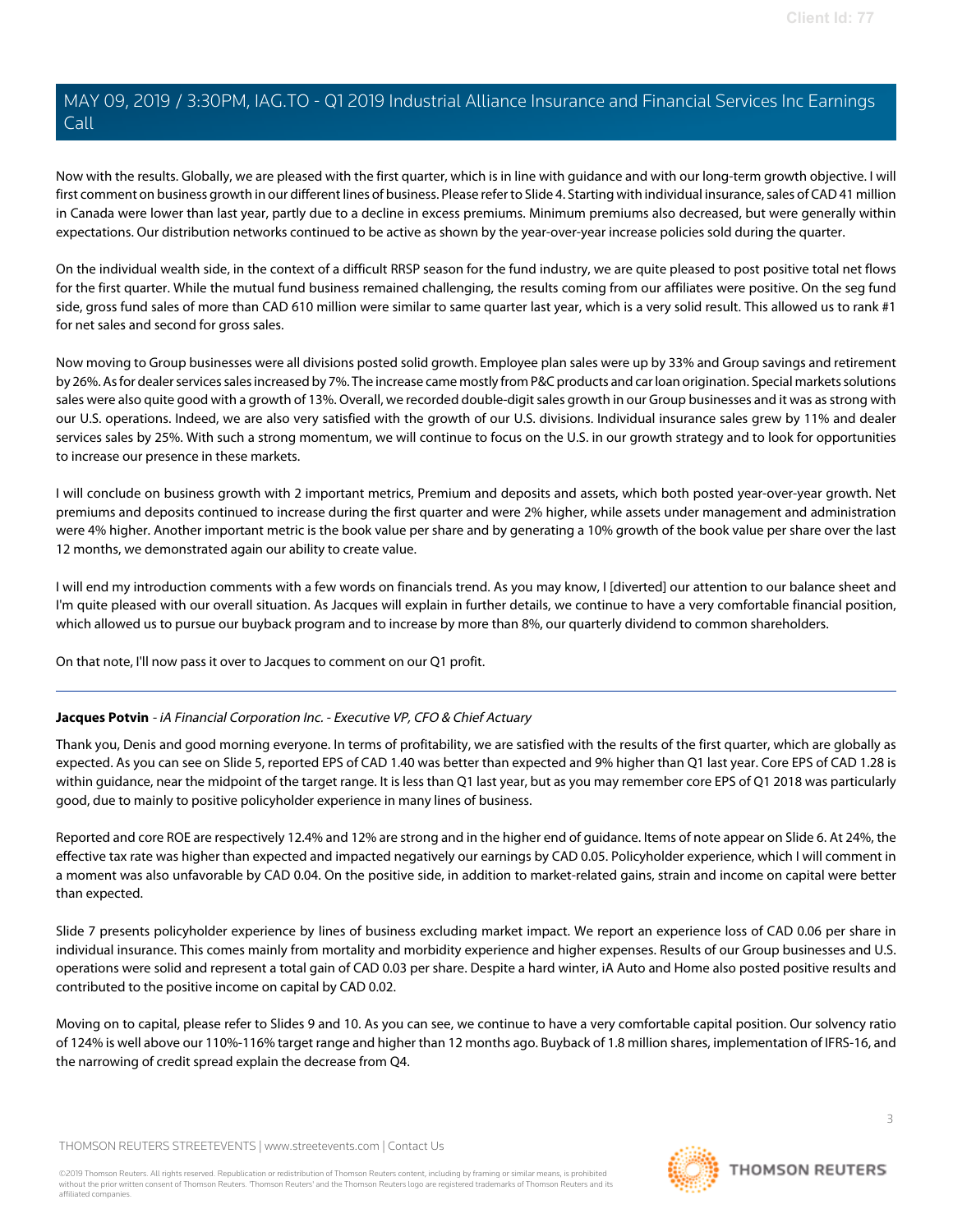In view of the macroeconomic variation that occur during the first quarter, our solvency ratio reacted consistently with sensitivity vectors provided last quarter. Our leverage ratio is relatively low at 21.3% and should be lower by about 3% when we redeem debentures in May as already announced in April. When we consider our solvency ratio, our capacity to generate capital organically, and our leverage ratio, we have a very solid balance sheet with good capital flexibility. Finally, last month, among other changes, the Actuarial Standard Board decreased the long-term URR by 15 bps. As a reminder, we are already properly positioned in respect of the new promulgated rate.

This concludes my comments. Operator we will now take questions.

# **QUESTIONS AND ANSWERS**

#### **Operator**

<span id="page-3-1"></span>(Operator Instructions) Our first question coming from the line of Meny Grauman with Cormark Securities. Please proceed with your question.

#### **Meny Grauman** - Cormark Securities Inc., Research Division - MD & Head of Institutional Equity Research

Hi, good afternoon. You talked about the further deleveraging from an already low leverage ratio. So I'm just wondering, what point to view leverage ratios as being too lower sort of, what can we expect here in terms of, sort of a sustainable leverage ratio over the next year or 2 years?

#### **Denis Yves Ricard** - iA Financial Corporation Inc. - CEO, President & Director

Yes, it's Denis here. Actually, we have not done the exercise of defining exactly where is the point where we believe it's going to be too low. Obviously, the optimization of our capital position is key. So, I think it's a balance between the level of growth that we can get from acquisition in the future, you know, the expectation of what we can do. And we always like to have the idea of having some margin to maneuver with the low ratio. But it's, I guess, it's too early to tell right now, what will be the level at which we were going to see this is too low.

#### **Meny Grauman** - Cormark Securities Inc., Research Division - MD & Head of Institutional Equity Research

I guess, putting it another way, is this a reflection that you're maybe getting a little bit more concerned about the risk environment. Can we read into this continuing deleveraging, a sign that you feel you have to be more defensive in nature?

#### **Denis Yves Ricard** - iA Financial Corporation Inc. - CEO, President & Director

I don't know, I don't think you should read that. You should rather read that, you know, we have more ammunition for growth.

#### **Meny Grauman** - Cormark Securities Inc., Research Division - MD & Head of Institutional Equity Research

<span id="page-3-0"></span>And if I could just ask another question in terms of the P&C business, assuming with the results in Q1, but we know that there were significant weather events, I guess still ongoing in Q2. So I'm just wondering if you give us any guidance on what your claims experience is right now for Q2 given the flooding and what kind of outlook do you see for that business, given the natural disasters currently happening?

#### **Sean O'Brien** - iA Financial Corporation Inc. - SVP of Dealer Services

Yes, this is Sean O'Brien. So we are seeing higher claims in Q2 related to that. But our current outlook is that we're still going to be able to be on plan for the year. So the current experience is probably about a minus CAD 0.02 for the quarter that we've seen so far, minus CAD 0.02.

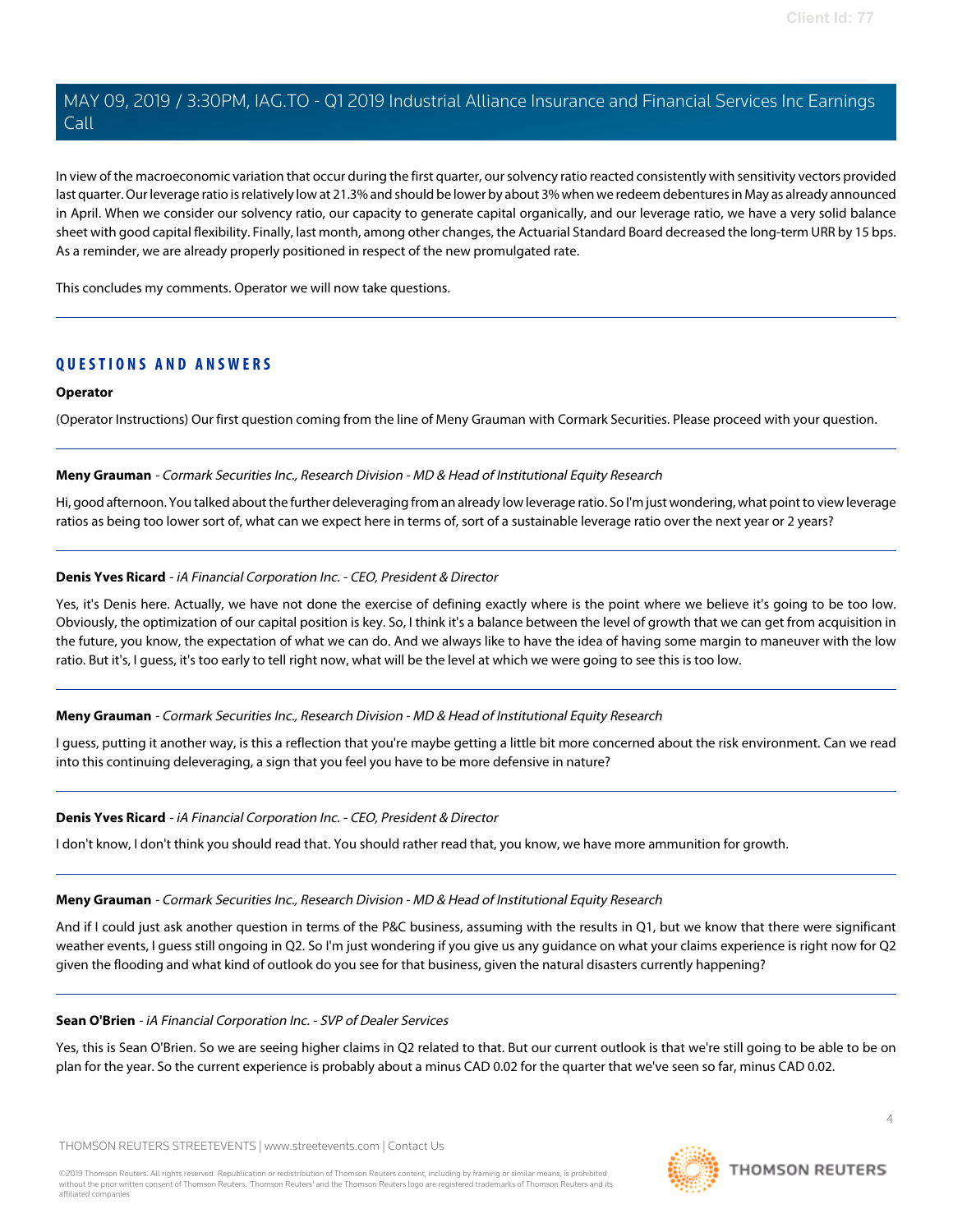#### **Meny Grauman** - Cormark Securities Inc., Research Division - MD & Head of Institutional Equity Research

Thanks for that.

#### **Operator**

<span id="page-4-0"></span>Our next question coming from the line of Gabriel Dechaine with National Bank Financial.

#### **Gabriel Dechaine** - National Bank Financial, Inc., Research Division - Analyst

Just to clarify, that minus CAD 0.02, you're talking about the current quarter impact of Quebec floods?

**Sean O'Brien** - iA Financial Corporation Inc. - SVP of Dealer Services

Yes, that's correct.

#### **Gabriel Dechaine** - National Bank Financial, Inc., Research Division - Analyst

Got you . Okay, first question is on the, well, first real question, on individual wealth. So earnings growth was negative year-on-year and we get that weak starting point from what markets did at the end of last year. I'm just wondering if there's a way to quantify how you're positioned vis-a-vis your -- the guidance that you gave for this year for the wealth business there was supposed to be a drag on earnings. But given what markets did during the quarter there are very strong, are we possibly ahead of plan there? It's hard to kind of figure that out.

#### **Jacques Potvin** - iA Financial Corporation Inc. - Executive VP, CFO & Chief Actuary

Thank you Gabriel, Jacques speaking. For sure it's a positive for us. So in addition, with all the initiatives we are working on, we are really confident in delivering our 10% growth and perhaps above.

#### **Gabriel Dechaine** - National Bank Financial, Inc., Research Division - Analyst

Okay. So the wealth, just if you can confirm that the wealth outlook is probably tracking ahead of plan.

#### **Jacques Potvin** - iA Financial Corporation Inc. - Executive VP, CFO & Chief Actuary

Yes.

#### **Gabriel Dechaine** - National Bank Financial, Inc., Research Division - Analyst

Okay, thanks. My next question is about individual insurance where we had the negative experience loss during the quarter. I mean, I don't want to dwell too much on the quarter. But a couple of things, one, the expense, experience was the bigger component of that loss. I thought expense management was going to be a positive driver of growth this year. Then second on, maybe a more extended period, if we look at that business, excluding market impact, it's been pretty volatile with earnings growth down 26% 2017, up 15% this past year 2018 and now we're down 2% in Q1. That's excluding the market impact on the UL business by the way. I'm just wondering, is there an internal view on how volatile that business has been and have become and what you're possibly going to do about it?

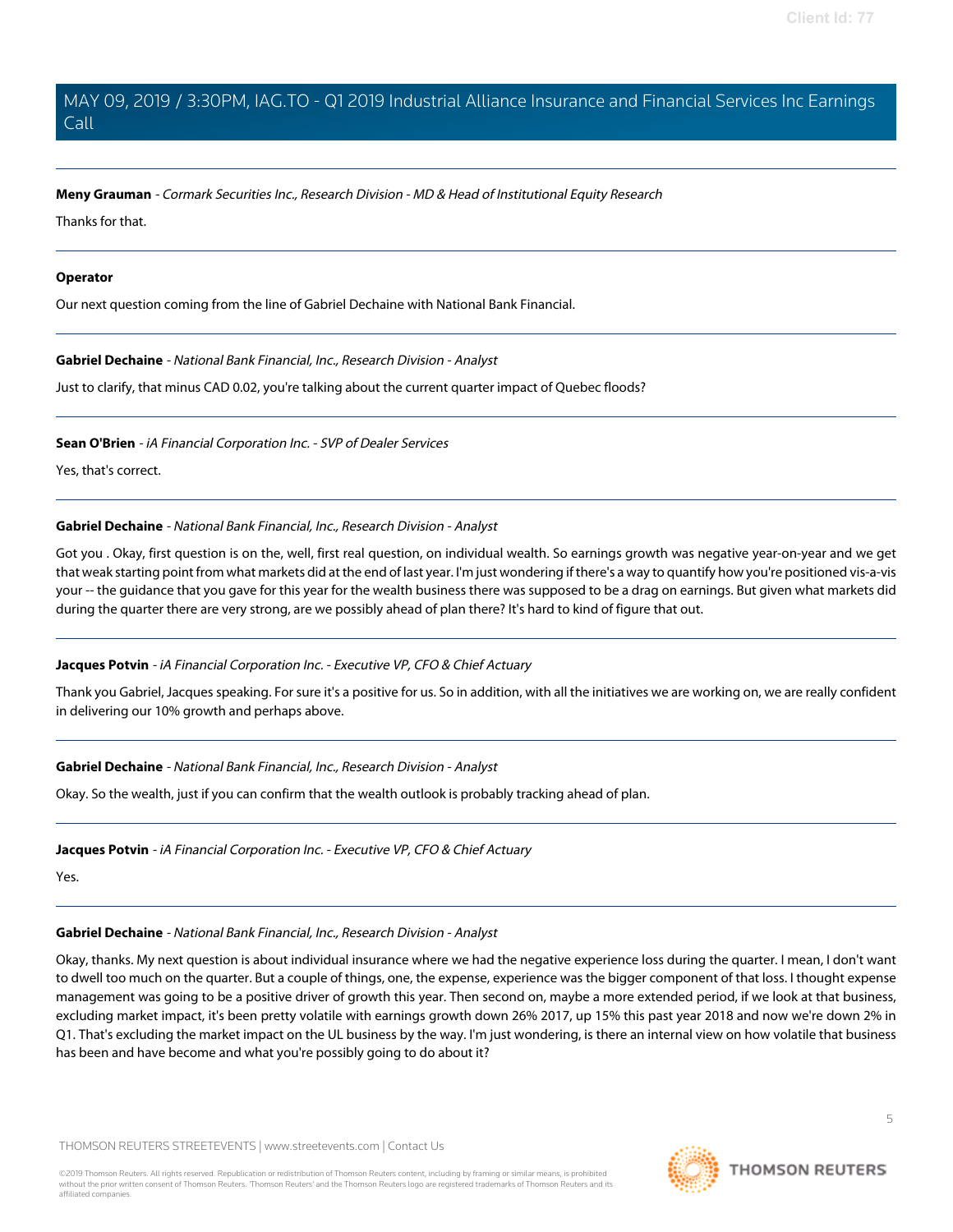### **Jacques Potvin** - iA Financial Corporation Inc. - Executive VP, CFO & Chief Actuary

Jacques Potvin speaking. In fact when we prepared the expected profit, you know, when we look at experience gain and loss, you have always to factor in the expected profit as well. And every year we don't have crystal ball, so what we do is our best to give our best short in regard of expected profit and after that the experience materialize during the year, creating gain and loss. When I look at the first quarter and the recent quarter, I don't see any trends here that makes me uncomfortable with our guidance for the year.

#### **Gabriel Dechaine** - National Bank Financial, Inc., Research Division - Analyst

Okay. Maybe I'll follow that up at a later date. And my last one is just the tax item, the CAD 0.05, is that truly a one-off because it sounds like it was attributed to being a multinational corporation, which -- while you are and that's not changing anytime soon, can you explain that one a little bit more?

# **Jacques Potvin** - iA Financial Corporation Inc. - Executive VP, CFO & Chief Actuary

Jacques speaking again, actually it's related to the Canadian Investment Fund that brings volatility to the results. The Company status as a multi-national insurer has resulted in higher than expected taxation of foreign investment assets. Part of the loss is related to the macroeconomic variation we had during the quarter. What I can add to that is the new structure we will implement will reduce that volatility of the CIF element. And I'm quite confident that for the year our guidance, I didn't change the guidance, because I still believe our guidance will be good for the year.

## **Gabriel Dechaine** - National Bank Financial, Inc., Research Division - Analyst

Thank you.

# <span id="page-5-0"></span>**Operator**

Our next question coming from the line of Sumit Malhotra with Scotiabank. Please proceed with your question.

# **Sumit Malhotra** - Scotiabank Global Banking and Markets, Research Division - MD of Canadian Financial Services

Thanks, good morning. Probably start with Denis, I want to make sure, I captured all of the expense commentary that Gab was getting at. If we go back to some of the conversations we've had Denis, you've talked about iA needing to be smarter in terms of how the company thinks about and allocate the technology spend, and you have given us a number somewhere in the CAD 80 million range. So when we see the expense experience being negative in individual insurance, is it appropriate to think about that related to any project or technology spend or was this a little bit more specific than that in terms of the start to 2019?

# **Denis Yves Ricard** - iA Financial Corporation Inc. - CEO, President & Director

No, you're absolutely right, Sumit. It's based on all the initiatives that we are having. And as you mentioned, we have invested significantly in improving our different platforms and technology has been a key theme here, so you're right. But on the other hand, you also have to know that, there's a bit of timing issue here in terms of the expense so that some of these expenses you should not see. I would say these losses being recurring event during the year. In fact, we believe that we may see some recovery even at the end of the year.

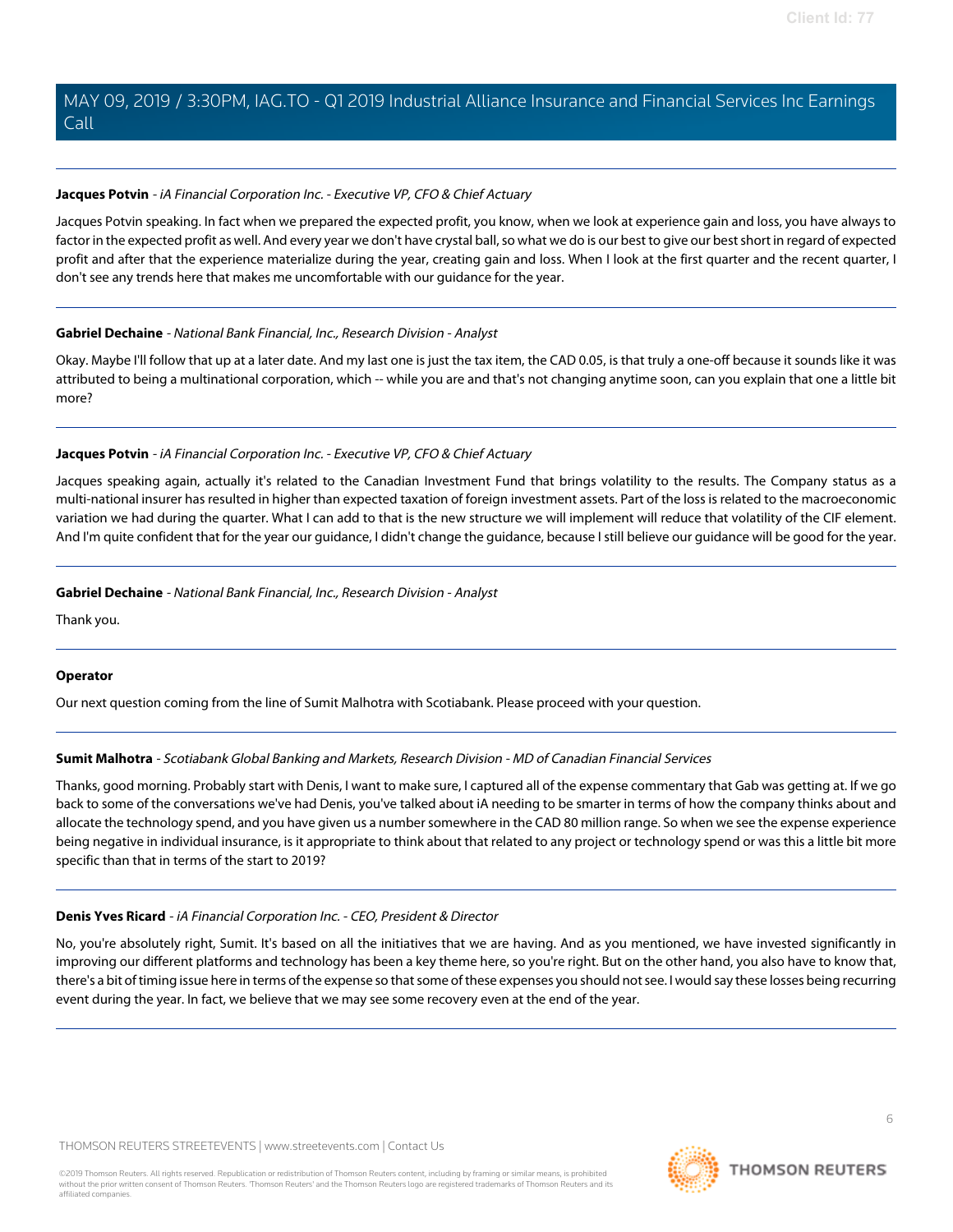### **Sumit Malhotra** - Scotiabank Global Banking and Markets, Research Division - MD of Canadian Financial Services

All right, so it's basically, to be formulaic about that, you bake-in some level of investment spend, and in any given quarter it could be higher or lower and that's obviously going to drive what you report to us in terms of experience?

### **Denis Yves Ricard** - iA Financial Corporation Inc. - CEO, President & Director

You're correct.

**Sumit Malhotra** - Scotiabank Global Banking and Markets, Research Division - MD of Canadian Financial Services

All right. So that's more back and forth, we'll call it.

#### **Denis Yves Ricard** - iA Financial Corporation Inc. - CEO, President & Director

Maybe Jacques would like to add some flavor on that.

## **Sumit Malhotra** - Scotiabank Global Banking and Markets, Research Division - MD of Canadian Financial Services

Sure, yeah.

## **Jacques Potvin** - iA Financial Corporation Inc. - Executive VP, CFO & Chief Actuary

Yes, the only thing I will add on that, we have to remember that the expected we factor in some synergies there in the expected profit.

#### **Sumit Malhotra** - Scotiabank Global Banking and Markets, Research Division - MD of Canadian Financial Services

From the acquisitions or -- when you say synergies?

# **Jacques Potvin** - iA Financial Corporation Inc. - Executive VP, CFO & Chief Actuary

If you remember what we said at our Investor Day, investment in technologies and there will be expense synergies in our trend line of business. So it has been taken into account in our expected profit. That's the only point I wanted to add.

#### **Sumit Malhotra** - Scotiabank Global Banking and Markets, Research Division - MD of Canadian Financial Services

Okay. I hear you there. And maybe Jacques, while you are there, let's stay with you on Slide 10. So you've given us this capital flexibility number or bullet over the last few quarters and you put the number out there of potential capital deployment of CAD 1.1 billion. Can you just remind me in terms of your key levers, your solvency ratio and your leverage, what are you contemplating in that CAD 1.1 billion estimate?

#### **Jacques Potvin** - iA Financial Corporation Inc. - Executive VP, CFO & Chief Actuary

What we have here to consider is, all the different constraint, there are some constraint in regards of Tier 2, as a percentage of Tier 1, limitation of the pref share path as well as the core ratio. So that CAD 1.1 billion is really the capital we can deploy and making sure that we are respecting all those trend metrics.

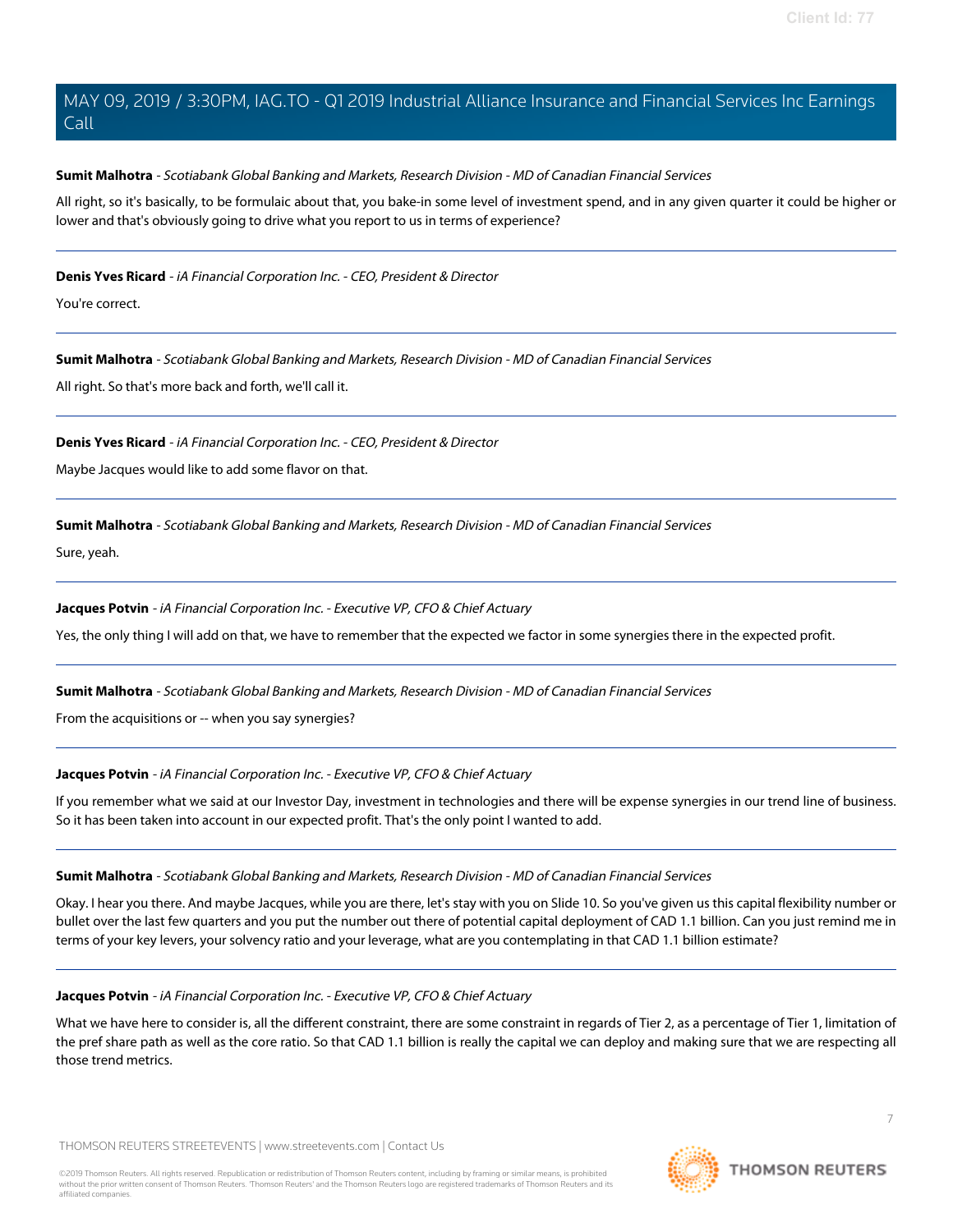#### **Sumit Malhotra** - Scotiabank Global Banking and Markets, Research Division - MD of Canadian Financial Services

So I'm guessing you'd go to the low end of your LICAT ratio target range and what are you -- what would be the constraint on leverage?

#### **Jacques Potvin** - iA Financial Corporation Inc. - Executive VP, CFO & Chief Actuary

The leverage we increase that to close to 30%, in regard of the ratio, it will be 116% not the bottom of our range, it's really the top range. The core ratio is a constraint, that is hurting us a little bit more on that.

#### **Sumit Malhotra** - Scotiabank Global Banking and Markets, Research Division - MD of Canadian Financial Services

Okay. So 116-ish on LICAT and all the way up to 30 for leverage would get you that full number?

**Jacques Potvin** - iA Financial Corporation Inc. - Executive VP, CFO & Chief Actuary

Yes.

#### **Sumit Malhotra** - Scotiabank Global Banking and Markets, Research Division - MD of Canadian Financial Services

All right. Last one for me and probably back to Denis for this. One of the interesting disclosures, you had given us at Investor Day was and thinking about the growth targets you laid out, one area we should put more weight into than perhaps we have in the past is some of the investments you've made in distribution. I know this quarter there was a reference to PPI fee income being a bit lower. So again, maybe not to focus just on one quarter, but when we think about Hollis, PPI, ABEX, these distribution investments you've made, what's the best way in your opinion for the market to track your progress on how distribution acquisitions or investments from iA are proceeding towards the growth objectives you've communicated to us?

#### **Denis Yves Ricard** - iA Financial Corporation Inc. - CEO, President & Director

Well, if I look at one KPI is the expected profit on in-force, this is where we embed the various results of those acquisitions. So that would be my answer.

#### **Sumit Malhotra** - Scotiabank Global Banking and Markets, Research Division - MD of Canadian Financial Services

All total company expected profit?

# **Denis Yves Ricard** - iA Financial Corporation Inc. - CEO, President & Director

Well, if you talk about wealth management, for example, you just -- if you look at the EPIF (expected profit of in-force) of the wealth management and on the life side it will include PPI.

# **Sumit Malhotra** - Scotiabank Global Banking and Markets, Research Division - MD of Canadian Financial Services

All right. We'll stay on top of that. Thanks very much.

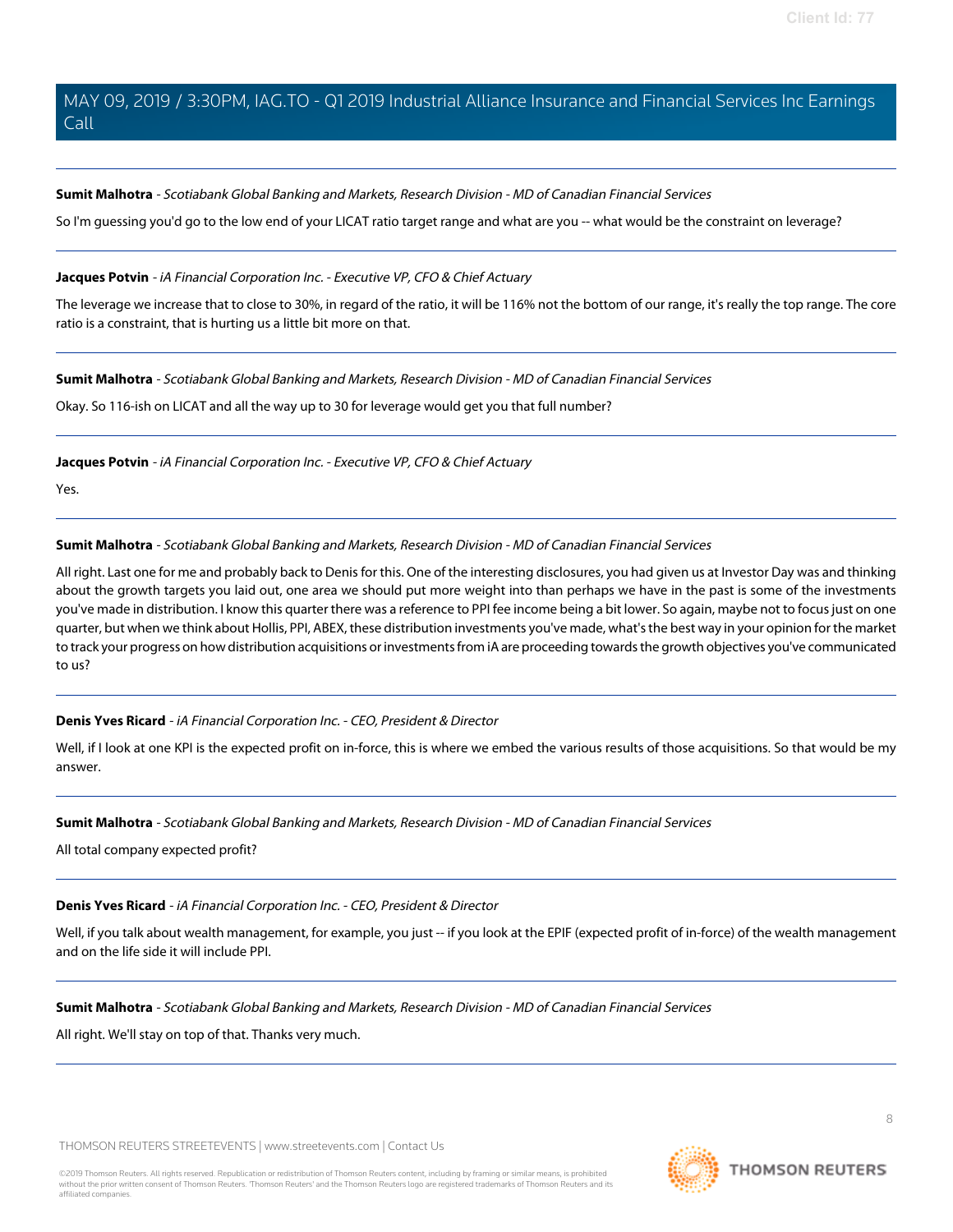#### **Operator**

Our next question coming from the line of Doug Young with Desjardins Capital Markets.

#### <span id="page-8-0"></span>**Doug Young** - Desjardins Securities Inc., Research Division - Diversified Financials and Insurance Analyst

Good morning. Just maybe Jacques, to clarify that tax item of CAD 0.05, I guess I wasn't crystal clear. Is that just an unusual item that won't recur or is that something that could recur in a few quarters, but then is going to actually as you make some adjustments is actually going to move down, I just wasn't crystal clear on that.

#### **Jacques Potvin** - iA Financial Corporation Inc. - Executive VP, CFO & Chief Actuary

The best way Doug to answer that will be to say that, I still believe, we will meet our guidance for the year, but there will be some volatility. So the CIF is bringing some volatility there depending on many, many different factors. So it's quite difficult to completely predict. And like I said, our evolution to the new structure with the Holdco will help to reduce the volatility going forward. But we won't be there -- I expect to be there by the end of fourth quarter or beginning of next year.

#### **Doug Young** - Desjardins Securities Inc., Research Division - Diversified Financials and Insurance Analyst

Okay. So it's going to stay, but basically you're making some adjustments in some of your -- already adjustments you've made should help you reduce that impact over the next year. Is that fair characterization?

#### **Jacques Potvin** - iA Financial Corporation Inc. - Executive VP, CFO & Chief Actuary

Could you repeat -- could you repeat, please?

#### **Doug Young** - Desjardins Securities Inc., Research Division - Diversified Financials and Insurance Analyst

Well, the time, just wanted the tax item is going to continue to be there, but you've made some adjustments around the holdco structure and some other changes that should help you alleviate that pressure over the next year.

#### **Jacques Potvin** - iA Financial Corporation Inc. - Executive VP, CFO & Chief Actuary

Like I said, Holdco structure will materialize now in Q4 or Q1 2020. So we will expect to continue to have some volatility, but overall for the year we expect that we will be within our target guidance.

#### **Doug Young** - Desjardins Securities Inc., Research Division - Diversified Financials and Insurance Analyst

Okay. And maybe just -- maybe on to the mortality and morbidity in the individual insurance, can you just unpack exactly what's that related to?

#### **Jacques Potvin** - iA Financial Corporation Inc. - Executive VP, CFO & Chief Actuary

It's -- our life insurance book of business. Actually last year or for the -- we had 3 positive quarter, 1 negative quarter. Overall it was a CAD 0.03 gain, the first quarter this year started negatively, but it's volatilty. So I don't see any trend here. Yet.

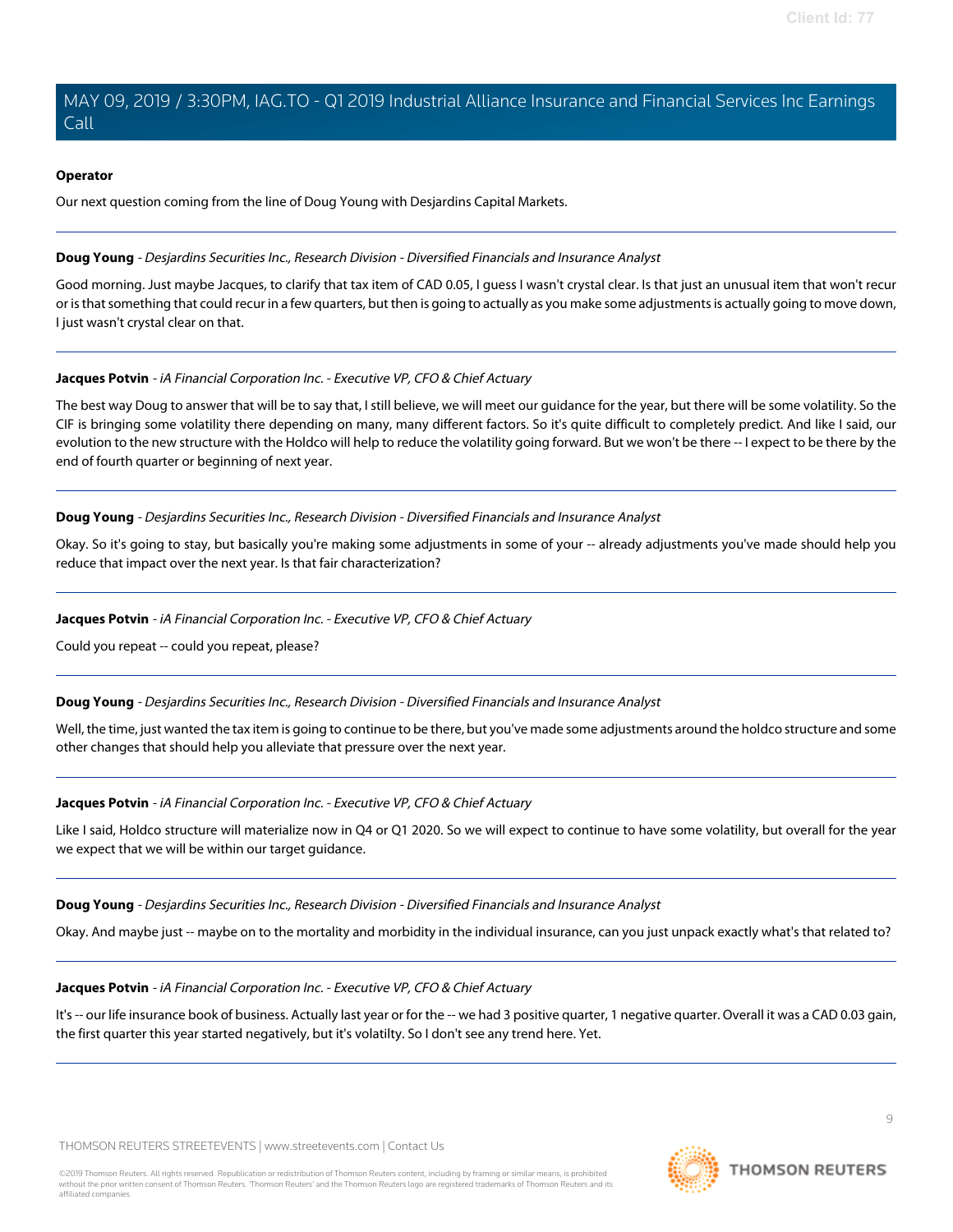**Doug Young** - Desjardins Securities Inc., Research Division - Diversified Financials and Insurance Analyst And that's on mortality and morbidity?

**Jacques Potvin** - iA Financial Corporation Inc. - Executive VP, CFO & Chief Actuary

It's on mortality mainly.

**Doug Young** - Desjardins Securities Inc., Research Division - Diversified Financials and Insurance Analyst

And what's the morbidity?

**Jacques Potvin** - iA Financial Corporation Inc. - Executive VP, CFO & Chief Actuary

Negligible.

**Doug Young** - Desjardins Securities Inc., Research Division - Diversified Financials and Insurance Analyst

Okay.

**Jacques Potvin** - iA Financial Corporation Inc. - Executive VP, CFO & Chief Actuary

It's disability and critical illness exposure.

**Doug Young** - Desjardins Securities Inc., Research Division - Diversified Financials and Insurance Analyst

Okay. And then just you had unfavorable experience in the P&C products, was mentioned in dealer services, is that related to extended warranty? It's the first time I think I've seen that, maybe I missed it otherwise. But just hoping to get a sense of what actually occurred there?

**Sean O'Brien** - iA Financial Corporation Inc. - SVP of Dealer Services

This is Sean. That was -- it was related to our replacement insurance policy in the first couple of months. And we expect that won't be reoccurring.

**Doug Young** - Desjardins Securities Inc., Research Division - Diversified Financials and Insurance Analyst

Replacement insurance mean residual value or is that?

**Sean O'Brien** - iA Financial Corporation Inc. - SVP of Dealer Services

No, it's a policy that covers sort of after an accident covers or bring you back to the -- an OEM product.

**Doug Young** - Desjardins Securities Inc., Research Division - Diversified Financials and Insurance Analyst

Yes, yes.

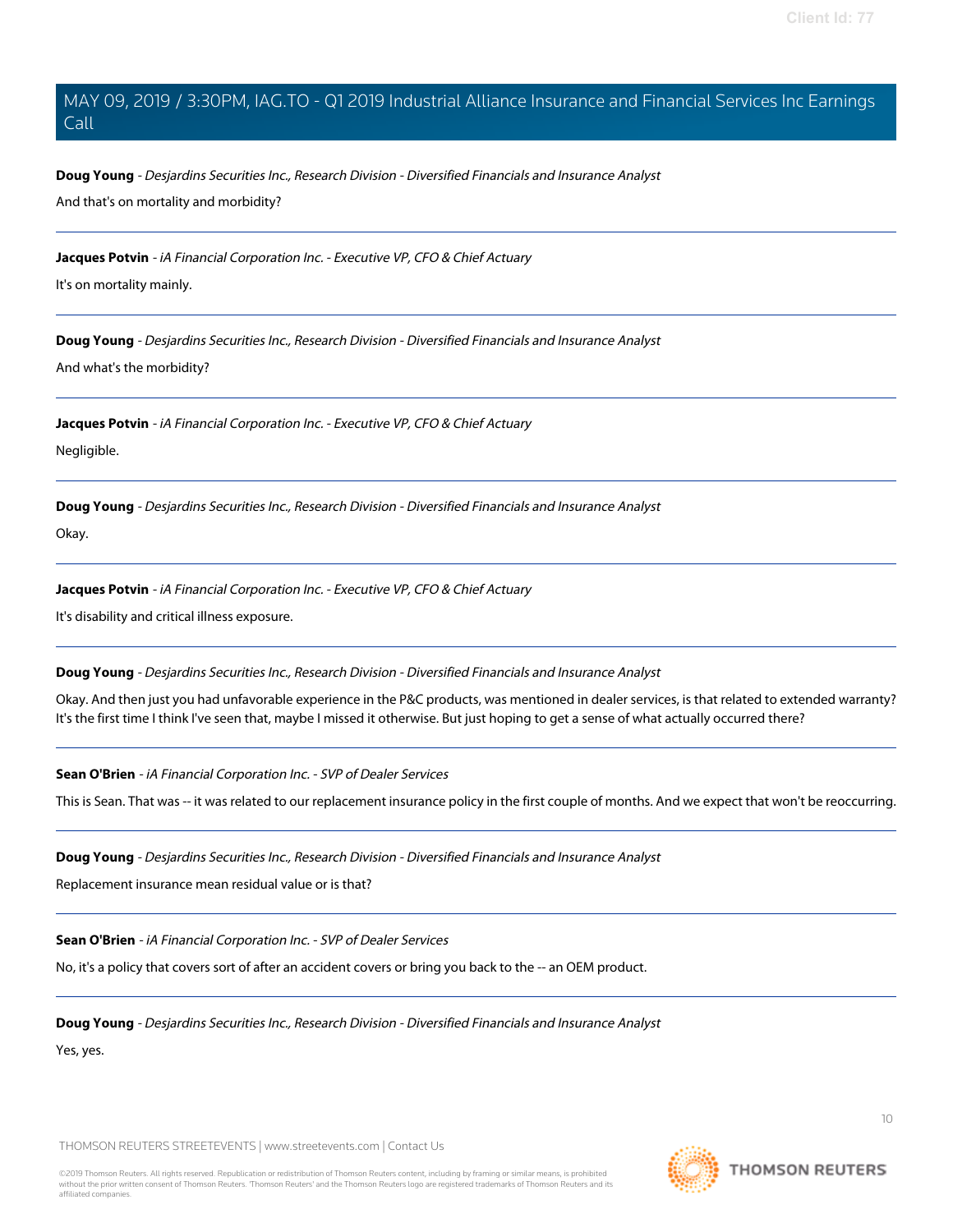#### **Sean O'Brien** - iA Financial Corporation Inc. - SVP of Dealer Services

(inaudible)

### **Doug Young** - Desjardins Securities Inc., Research Division - Diversified Financials and Insurance Analyst

Yes, okay, I got that. Okay. That's it from me. I will leave it there. Thank you very much.

#### **Operator**

<span id="page-10-0"></span>Thank you. Our next question coming from the line of Thomas MacKinnon with BMO Capital Markets.

#### **Tom MacKinnon** - BMO Capital Markets Equity Research - MD & Analyst

Yes, thanks. Couple of questions here, just wondering, as we kind of move into potential actuarial assumption review, if there is anything that you might be able to share with us, in particular with respect to the IRR, I think we've got, as you show on Slide 19, you talk about 42 bps of protection, over and I guess that's over the Canadian 30-year rate at December 31. Would you have a Canadian 30-year rate now of 192. So based on my math if we went below 176 have you kind of run out of protection here and you would have to start to beefing up the IRR or beefing up reserves for the IRR?

## **Jacques Potvin** - iA Financial Corporation Inc. - Executive VP, CFO & Chief Actuary

Thank you for the question, Tom. Like any other years, iA is doing management actions to manage the interest rate exposure to make sure that we can concentrate on the long-term view that the management of that kind of business with a long-term view. So it's the same in the first quarter this year, we did some management actions. So I don't have any pressure whatsoever. I have -- debt margin has been replenished and we are very well positioned and in regards of year-end decisions if the current interest rates stay at that level, I have the power to cover that.

# **Tom MacKinnon** - BMO Capital Markets Equity Research - MD & Analyst

So, why do you put in this 42 bps of protection because from what you're telling me, you've got management actions to help you even if you did go beyond this 42 basis points of protection?

#### **Jacques Potvin** - iA Financial Corporation Inc. - Executive VP, CFO & Chief Actuary

Tom, we've always presented that protection, we work with it during -- it evolved during the year. We've never provided that number except for the protection at the end of the year. That's where we want to make sure that our reserve are well positioned, we have -- always have a prudent approach. And during the year, it increase and we use that margin to manage the reserve change at during Q4, that's the way we've been working and we will continue to work that way. But presenting a number will be very complex.

#### **Tom MacKinnon** - BMO Capital Markets Equity Research - MD & Analyst

Okay. So, I think what you're saying is, if I take 42 bps of the 2.18 that we start -- with December 31, that's 176, even if we went below that you still have management actions to cover yourself?

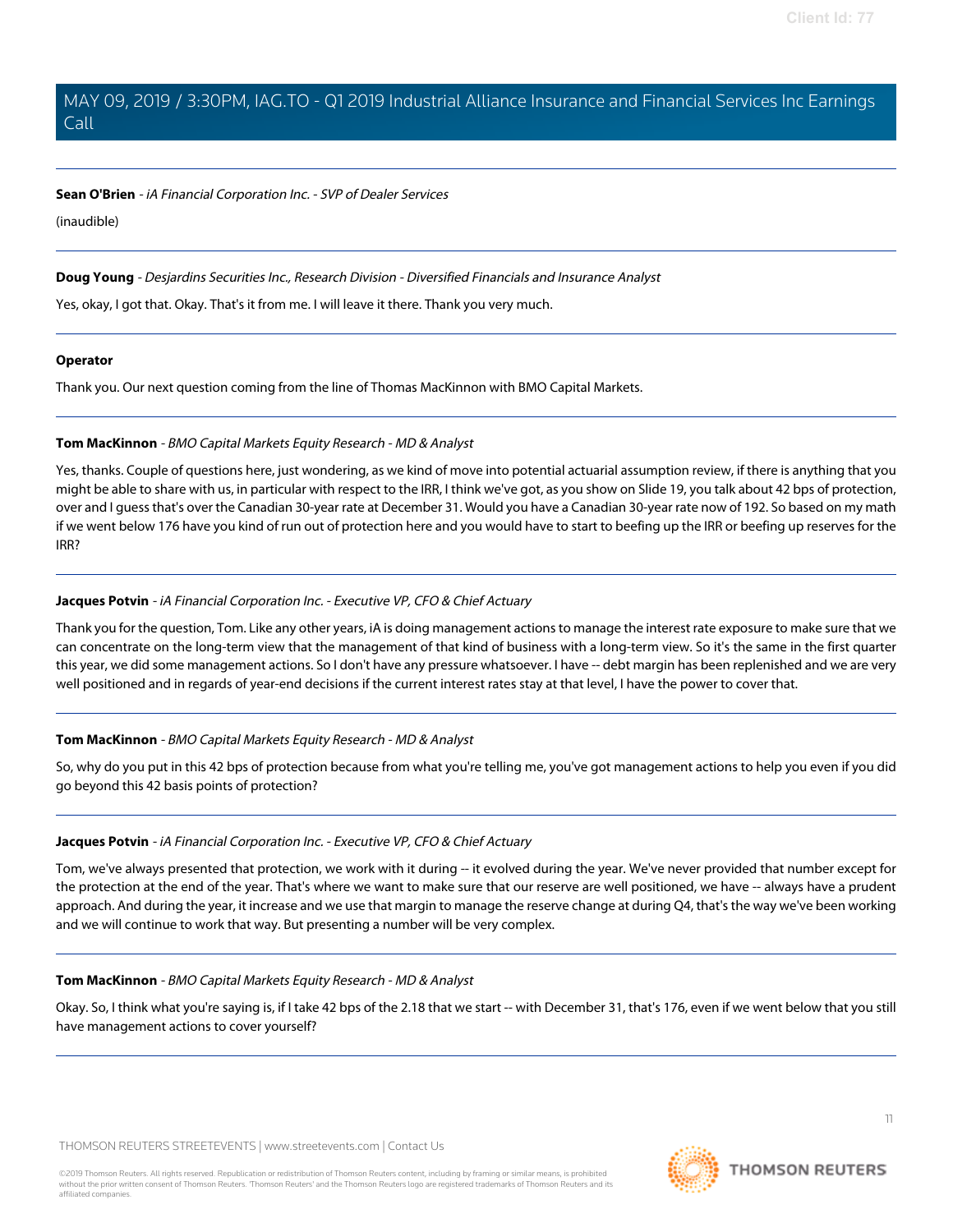### **Jacques Potvin** - iA Financial Corporation Inc. - Executive VP, CFO & Chief Actuary

Exactly. You're totally right, Tom.

### **Tom MacKinnon** - BMO Capital Markets Equity Research - MD & Analyst

Okay, thanks. Then with respect to CTL, the non-prime payments receivables, they are up 8% quarter-over-quarter to CAD 572 million and they've gone up 50% year-over-year, do you have any kind of internal threshold. I know that, the credit losses remain pretty comfortable with respect to this business. But is there any kind of -- help us feel comfortable with this kind of growth in this business?

#### **Sean O'Brien** - iA Financial Corporation Inc. - SVP of Dealer Services

So, this is Sean O'Brien. We have a limit set at CAD 750 million or a review line set at CAD 750 million. And we expect to probably hit that in 2020. And the growth we're seeing this year is on plan, what we are seeing is, though the industry is growing in total, so although new car sales are down, there are more non-prime applications coming to the market. So we're kind of benefiting from an industry growth in that area.

## **Tom MacKinnon** - BMO Capital Markets Equity Research - MD & Analyst

Okay. And so, what happens at CAD 750 million, do you have an internal review and you say, yes, business is good, let's just keep our pedal on the gas here or foot on the gas or what -- help us understand what would happen in this review?

## **Sean O'Brien** - iA Financial Corporation Inc. - SVP of Dealer Services

Yes, we would review the growth we've had in there. The growth we're seeing is very measured growth. We're actually continuing to take more near-prime business and better credit. And the incoming application volume we're seeing is reflecting that. So we take a look at the mix of business and therefore comfortable with it move ahead.

#### **Tom MacKinnon** - BMO Capital Markets Equity Research - MD & Analyst

Okay. Thanks for the color.

#### <span id="page-11-0"></span>**Operator**

(Operator Instructions) Our next question coming from the line of Mario Mendonca with TD Securities.

#### **Mario Mendonca** - TD Securities Equity Research - MD & Research Analyst

Good afternoon. Jacques, can we go back to the explanation you offered to one of the questions, I know it's Gab's question, you said it's appropriate to look at expected profit and experience gains together. Now I fully understand that, something I have done for some time now. When I take a look at that and I exclude market related experience gains, so I want a cleaner look at the underlying business here. The observations are fairly clear, over the last 2 quarters, the sum of experience gains, so non-market experience gains and expected profit, if you look at that year-over-year, it's deteriorating, it was down, say 8% in Q4 '18, down another 6% in Q1 '18 year-over-year. Can you help me understand, like what are we seeing here, is the individual insurance business just becoming structurally less profitable. And if so, what are some of the reasons for this?

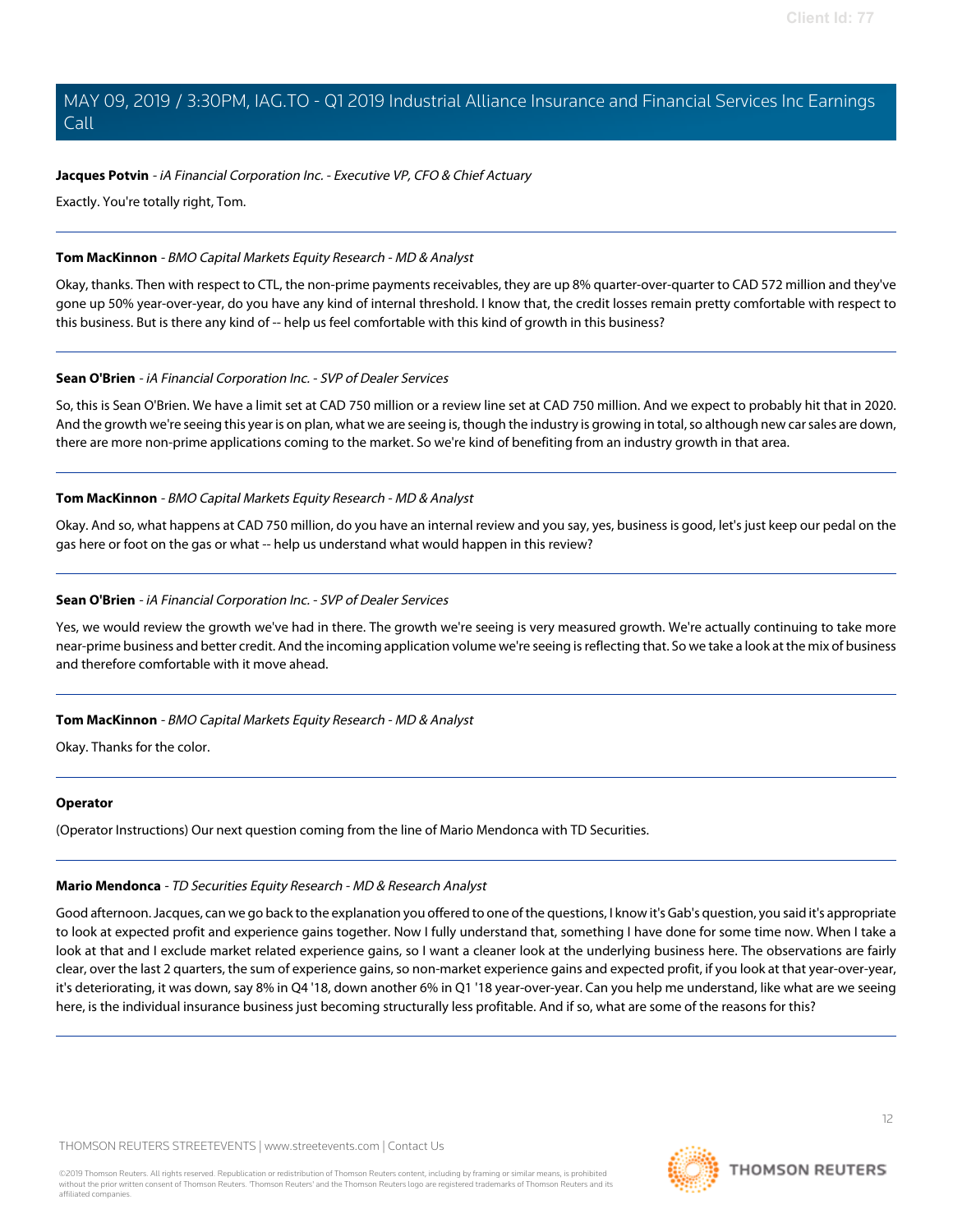## **Jacques Potvin** - iA Financial Corporation Inc. - Executive VP, CFO & Chief Actuary

I don't believe that the line of business is becoming less profitable, the business grow our PfAD at what we said are still well positioned. Extra gains there will be some volatility in -- from one year to the other. What I wanted to answer to Gabriel was mainly that -- was really the fact that, one, when we look at the volatility, we should look at everything like, what you mentioned, but I'm fairly confident that my assumption are very well positioned that we have the good Pfad in place to face what is coming. So that's the way I'm looking at it.

#### **Mario Mendonca** - TD Securities Equity Research - MD & Research Analyst

Okay, so I looked at over the last 2 quarters and admittedly, that's a fairly short period of time. So I also looked at it over a long period of time. I looked at 2018 relative to all of '17. And that's where you see the growth still emerging. So, is that what you would advise us to do, not to focus on these two quarters, but just take a nice long-term approach, and because on a longer-term basis, the sum of expected profit non-macro and experience, I'm sorry, expected profit to non-macro experience is still positive. Is that what you'd guide me?

## **Jacques Potvin** - iA Financial Corporation Inc. - Executive VP, CFO & Chief Actuary

Exactly, Mario. You're very good at explaining it. I am always looking at that line of business, our commitment to policyholder will mature on average in 40 years, so that we will manage that business with a long-term view. It's always that we will look at it and there will be some volatility from one quarter to the other, but we need to manage that business with the long-term view.

## **Mario Mendonca** - TD Securities Equity Research - MD & Research Analyst

Okay. Now, on the tax thing and just the tax then throws me off a little bit, the Company has been multinational for some time, but you say Jacques that, there was greater volatility and that's what sort of triggered the higher taxes, is that way how you describe it?

#### **Jacques Potvin** - iA Financial Corporation Inc. - Executive VP, CFO & Chief Actuary

Yes, however, our project to go into an Holdco structure is to give us more room to -- so that we are less exposed to that volatility. But we're not there yet, so what we're seeing here is really what we were expecting in regard of the fact that the magnitude of the volatility could be higher, that's why we are moving to the holdco structure. And I would say that, the big part of the volatility is coming from the different market variation that will happen on those asset classes there. Asset, we have asset that are in the international firm, asset in the Canadian firm and both of them will work differently from one quarter to the other quarter and that brings the volatility.

#### **Mario Mendonca** - TD Securities Equity Research - MD & Research Analyst

Okay. So when you say you're comfortable with where the tax guidance is now, but you won't have a more permanent solution until much later. Can I just read between lines and take that to mean, there just could be some unusual tax gains emerging over the next few quarters that offset the higher tax rate, is that about right?

#### **Jacques Potvin** - iA Financial Corporation Inc. - Executive VP, CFO & Chief Actuary

No, with tax you can -- we can say that way, I tend to look at the Core on a yearly basis. So on that one is like that (inaudible) the tax quidance, we look at it on an annual basis, taking into account that we will have the holdco structure. And that Holdco structure will help to reverse some of the things that we've seen in Q1. So that's the way we look -- I am looking at it.

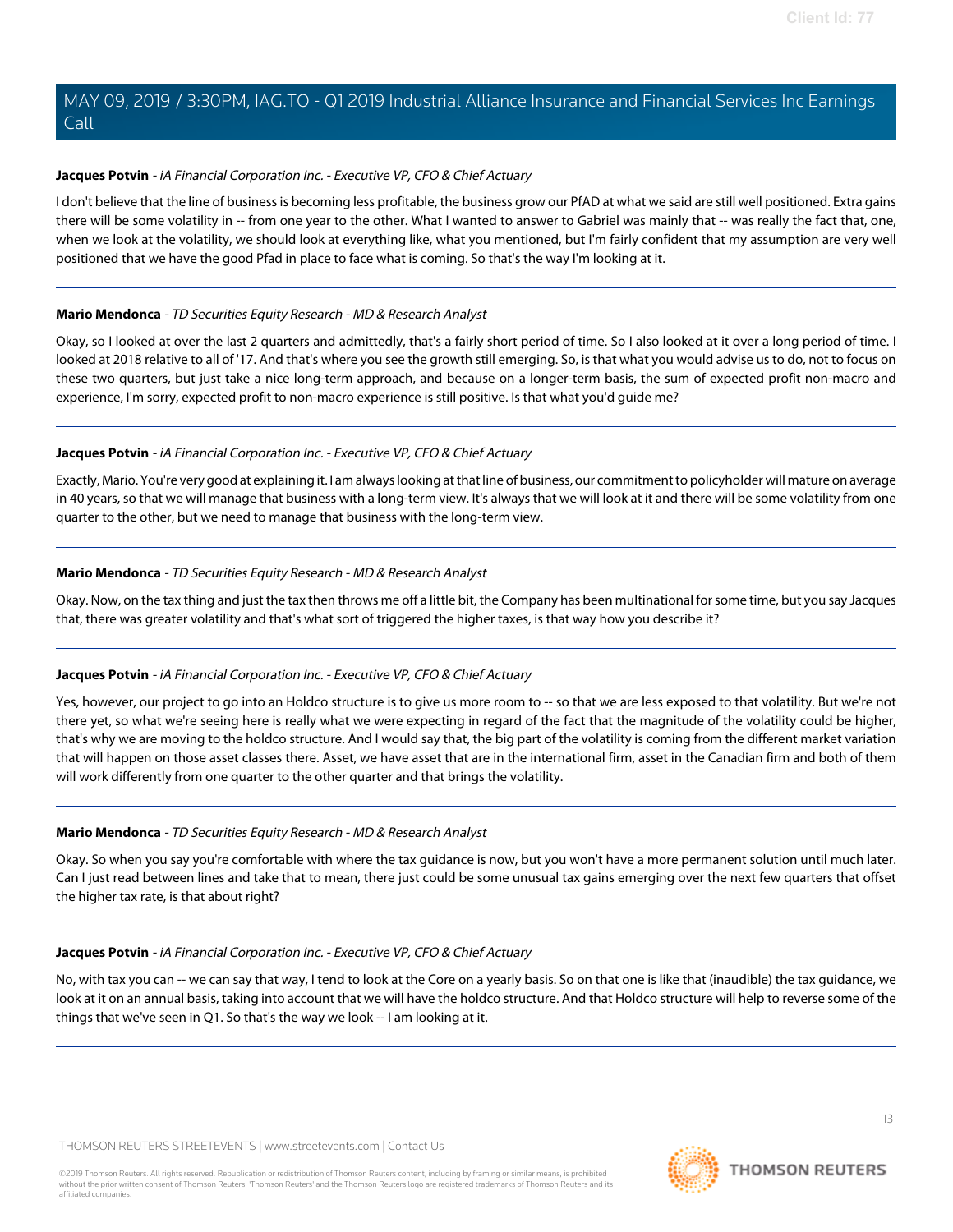#### **Mario Mendonca** - TD Securities Equity Research - MD & Research Analyst

Okay. Thank you.

#### **Operator**

<span id="page-13-0"></span>Our next question coming from the line of Scott Chan with Canaccord Genuity.

**Scott Chan** - Canaccord Genuity Limited, Research Division - Director of Research of Financials & Financial Services Analyst

Maybe going back to Sean on the car loans, on slide 16, can you remind me why the average loss rate has declined since CTL, is it the mix of business or seasoning or is it something else?

#### **Sean O'Brien** - iA Financial Corporation Inc. - SVP of Dealer Services

Yeah, sort of the gradual decline we've been seeing is, reflects the better mix of business we've been seeing. So moving more from non-prime when CTLs are started to near-prime in today's market. Any way it has started to stabilize, so you could see the sort of the loss number in Q1 that starting to show with the seasonality popping in, but it's right where we want it.

**Scott Chan** - Canaccord Genuity Limited, Research Division - Director of Research of Financials & Financial Services Analyst

And could you share perhaps a proportion of what's non-prime and what's near-prime in that portfolio right now?

#### **Sean O'Brien** - iA Financial Corporation Inc. - SVP of Dealer Services

It's hard to drive the mix of the line, but our top 2 sort of categories, we call them gears represent 60% of our business.

**Scott Chan** - Canaccord Genuity Limited, Research Division - Director of Research of Financials & Financial Services Analyst

Gear is non-prime?

#### **Sean O'Brien** - iA Financial Corporation Inc. - SVP of Dealer Services

Yes, our risk grid I guess you call it, yes.

**Scott Chan** - Canaccord Genuity Limited, Research Division - Director of Research of Financials & Financial Services Analyst

Okay. Thank you very much.

#### **Operator**

Our next question coming from the line of Darko Mihelic with RBC Capital Markets.

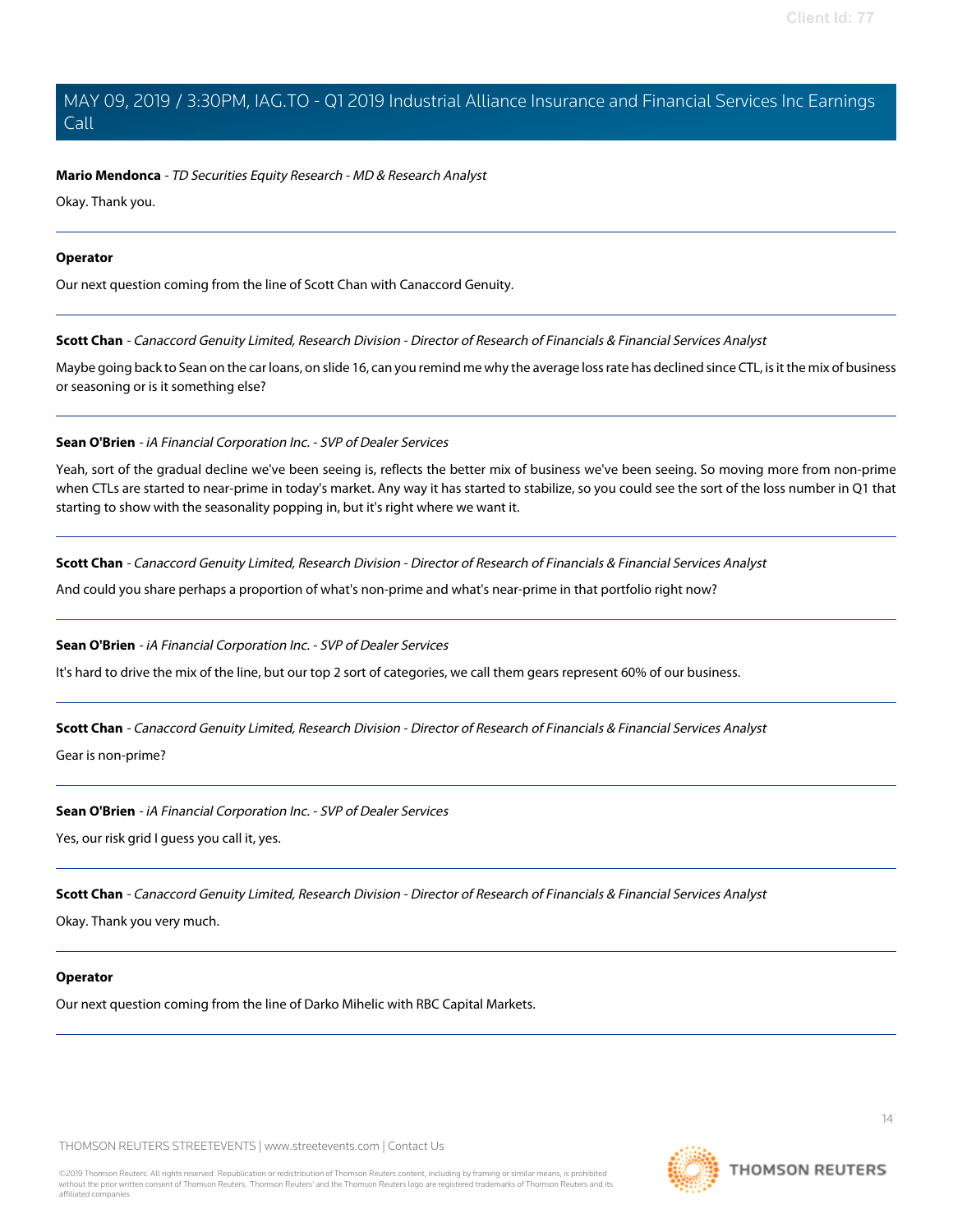### <span id="page-14-1"></span>**Darko Mihelic** - RBC Capital Markets, LLC, Research Division - Financials Analyst

Just first a clarification and maybe if you can also provide some color. When I look at the sales numbers in individual insurance for Canada, I think in the beginning of the commentary, you suggested that some of the decline was expected. Can you provide a little more color on why that is and -- but more importantly, what is your outlook for sales and are you doing anything on the sales side that would suggest that sales should be better for the rest of the year?

#### <span id="page-14-0"></span>**Renée Laflamme** - iA Financial Corporation Inc. - Executive VP of Individual Insurance and Annuities

Hi, this is Renee speaking. So of course, we are not pleased with the results from CAD 46 million to CAD 41 million this quarter, quarter-over-quarter. As Denis mentioned, most of this variation comes from the excess premium. The minimum premium we're striving to get 5% growth. What we've said is, not so far from what we're looking at, but we're minus 5%. We certainly want to move back to plus 5% for the year. We certainly have initiatives and I will summarize that in threefold actions on distributions, on product and on technology. Those initiatives you will start seeing some effect in Q3 and full effect in Q4 and beyond in 2020. So I don't know if that answers your question?

#### **Darko Mihelic** - RBC Capital Markets, LLC, Research Division - Financials Analyst

So it suggests that really we should be expecting stronger sales starting Q3 and Q4. And I guess the other side of the question is, is there something going on in the marketplace with respect to pricing that we're seeing from competitors or is it something that's happening purely on the distribution side?

#### **Renée Laflamme** - iA Financial Corporation Inc. - Executive VP of Individual Insurance and Annuities

In terms of, there's nothing specific on pricing. Distribution is always important, there are different products, different aspect, technology and distribution. So that's why we have all those initiatives on the threefold that I've said before.

#### **Darko Mihelic** - RBC Capital Markets, LLC, Research Division - Financials Analyst

Okay, fair enough. So the current level of sales or something, let's say we should consider for Q2 and then thereafter we should see a bump once your initiatives start to take hold, is that a good way to think of it?

#### **Renée Laflamme** - iA Financial Corporation Inc. - Executive VP of Individual Insurance and Annuities

It's a fair statement.

# **Darko Mihelic** - RBC Capital Markets, LLC, Research Division - Financials Analyst

Okay. Thanks very much.

# **Operator**

Thank you. Mr. Ricard, there are no further questions at this time, I will now turn the call back to you. Please continue with your presentation or closing remarks.